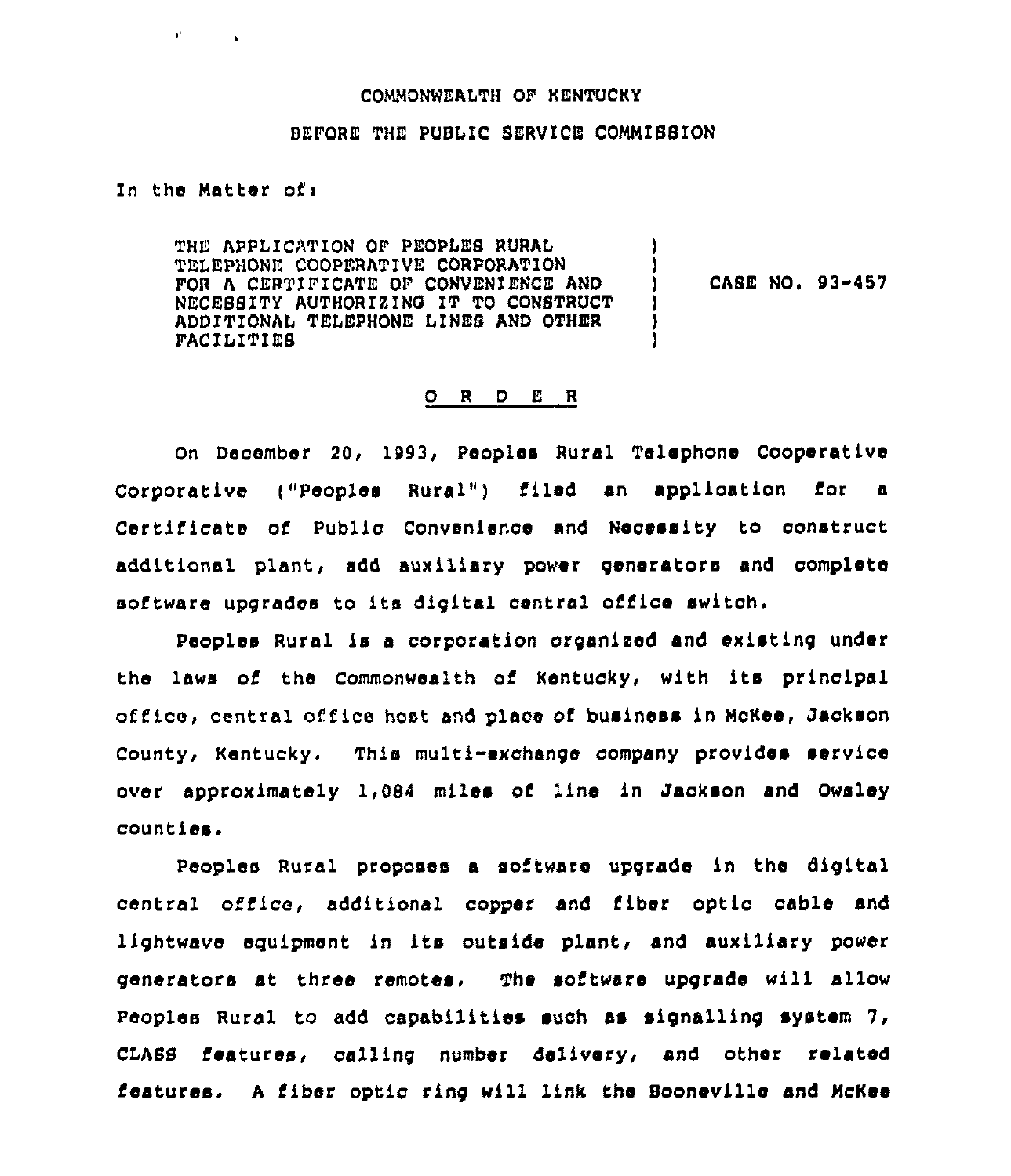exchanges and will facilitate agual access. Proposed additional lightwava aquipmant will be consumer driven, although lightwave systems have bean included to all schools in the system, The auxiliary power generators will be located at the Lakes Creek, Jacks Branch and Travelers Rest remotas.

 $\bullet$  and  $\bullet$  and  $\bullet$ 

Peoples Rural plans to finance tha proposed construction with a \$7,742,000 loan from the Rural Electrification Administration ("REA"). The construction is not plant duplication and will not interfere with the existing certificates of service of other utilities operating in the general area. KRS 278.300(10) removes from Commission jurisdiction financing where the issuance of securities or evidences of indebtedness is subject to the supervision or control of the federal government or any agency thereof. REA is an agency of the federal government as described in RRS 278,300.

The Commission, having considered tha evidence of record and being otherwise sufficiently advised, finds that the proposed construction is needed to provide adequate and dependable service to existing and future customers.

IT IS THEREFORE ORDERED that Peoples Rural be and hereby is granted a Certificate of Public Convenience and Necessity toi

Upgrade the software release in tha digital central 1. office.

 $2.$ Add a fiber optic ring and lightwava terminals.

Add copper cable for additional projected subscribers.3.

$$
-2 -
$$